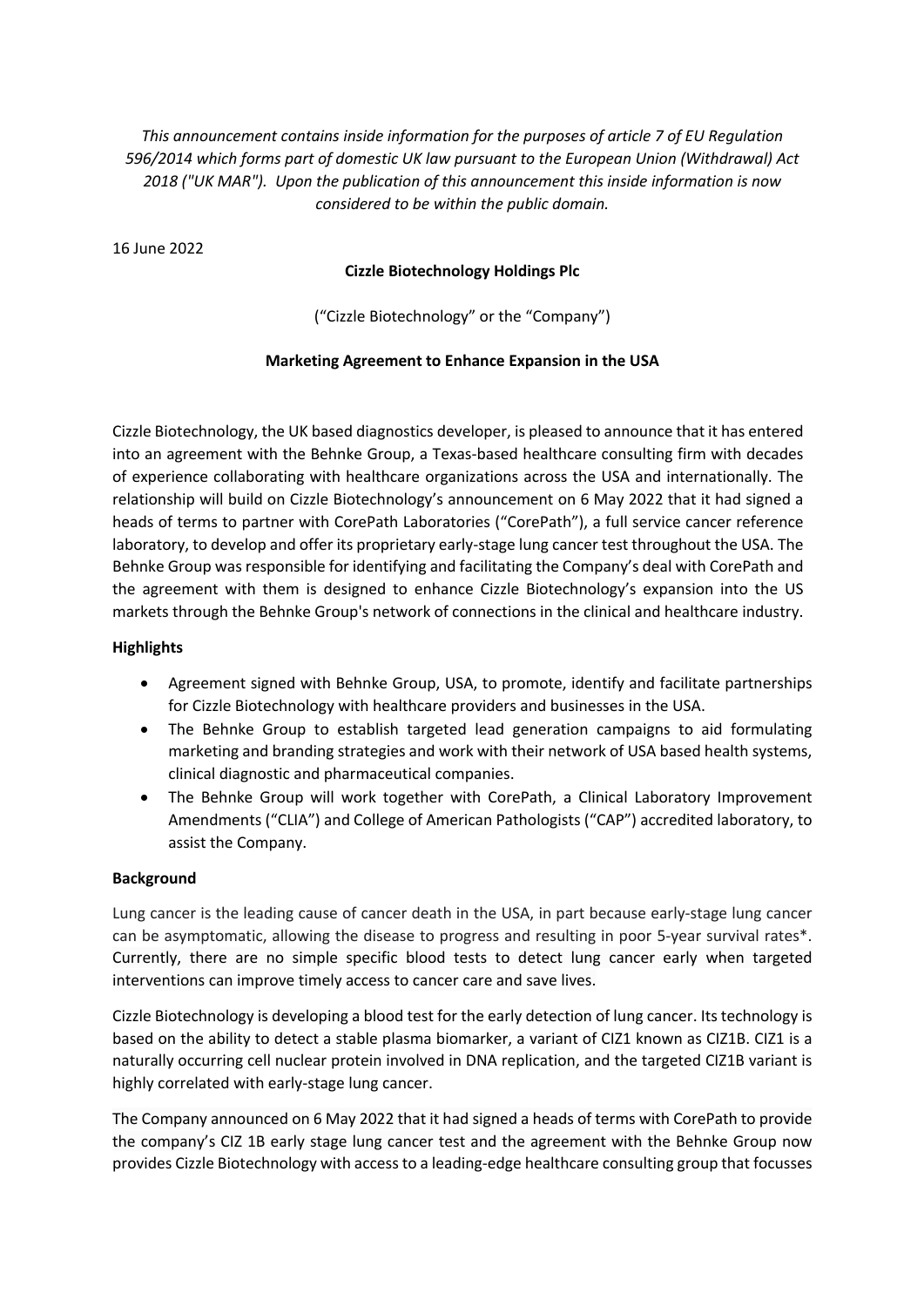specifically on companies with the most innovative and viable products and services to expand its presence in the USA.

## **Commenting, Allan Syms, Executive Chairman of Cizzle Biotechnology, said:**

"The USA is a strategically important market for us because of the high prevalence of lung cancer and the resulting loss of life, which could be improved through the implementation of a simple blood test. We are pleased to announce the agreement with the Behnke Group, who will help build on our partnership with CorePath Laboratories who are developing our biomarker into a certified test, and will use their extensive network with hospitals, clinicians, and the wider healthcare industry to enhance our presence in the USA. Together we intend to accelerate the wide adoption of our earlystage cancer detection technology."

# **Commenting, Bill Behnke, Founder of The Behnke Group, said:**

"I recently attended ASCO22, a major clinical sciences conference in Chicago, USA, where multiple meetings evidenced considerable interest in Cizzle Biotechnology's entry into the USA. Cizzle Biotechnology fits perfectly with the Behnke Group's mission to achieve better outcomes, lower costs and improve the health and safety of patients. We are excited to add Cizzle Biotechnology to our portfolio of game changing businesses."

\* https://www.cancer.org/cancer/lung-cancer/detection-diagnosis-staging/survival-rates.html

**Enquiries:**

| <b>Cizzle Biotechnology Holdings plc</b><br>Allan Syms (Executive Chairman) | <b>Via IFC Advisory</b>                            |
|-----------------------------------------------------------------------------|----------------------------------------------------|
| <b>Allenby Capital Limited</b><br>John Depasquale<br>Alex Brearley          | +44(0) 20 33285656                                 |
| <b>Novum Securities Limited</b><br>Colin Rowbury<br>Jon Bellis              | +44(0) 20 7399 9400                                |
| <b>IFC Advisory Limited</b><br>Tim Metcalfe<br>Florence Chandler            | +44(0) 20 3934 6630<br>cizzle@investor-focus.co.uk |

### **Notes to Editors:**

### **About Cizzle Biotechnology**

Cizzle Biotechnology is developing a blood test for the early detection of lung cancer. Cizzle Biotechnology is a spin- out from the University of York, founded in 2006 around the work of Professor Coverley and colleagues. Its proof-of-concept prototype test is based on the ability to detect a stable plasma biomarker, a variant of CIZ1 known as CIZ1B. CIZ1 is a naturally occurring cell nuclear protein involved in DNA replication, and the targeted CIZ1B variant is highly correlated with early-stage lung cancer.